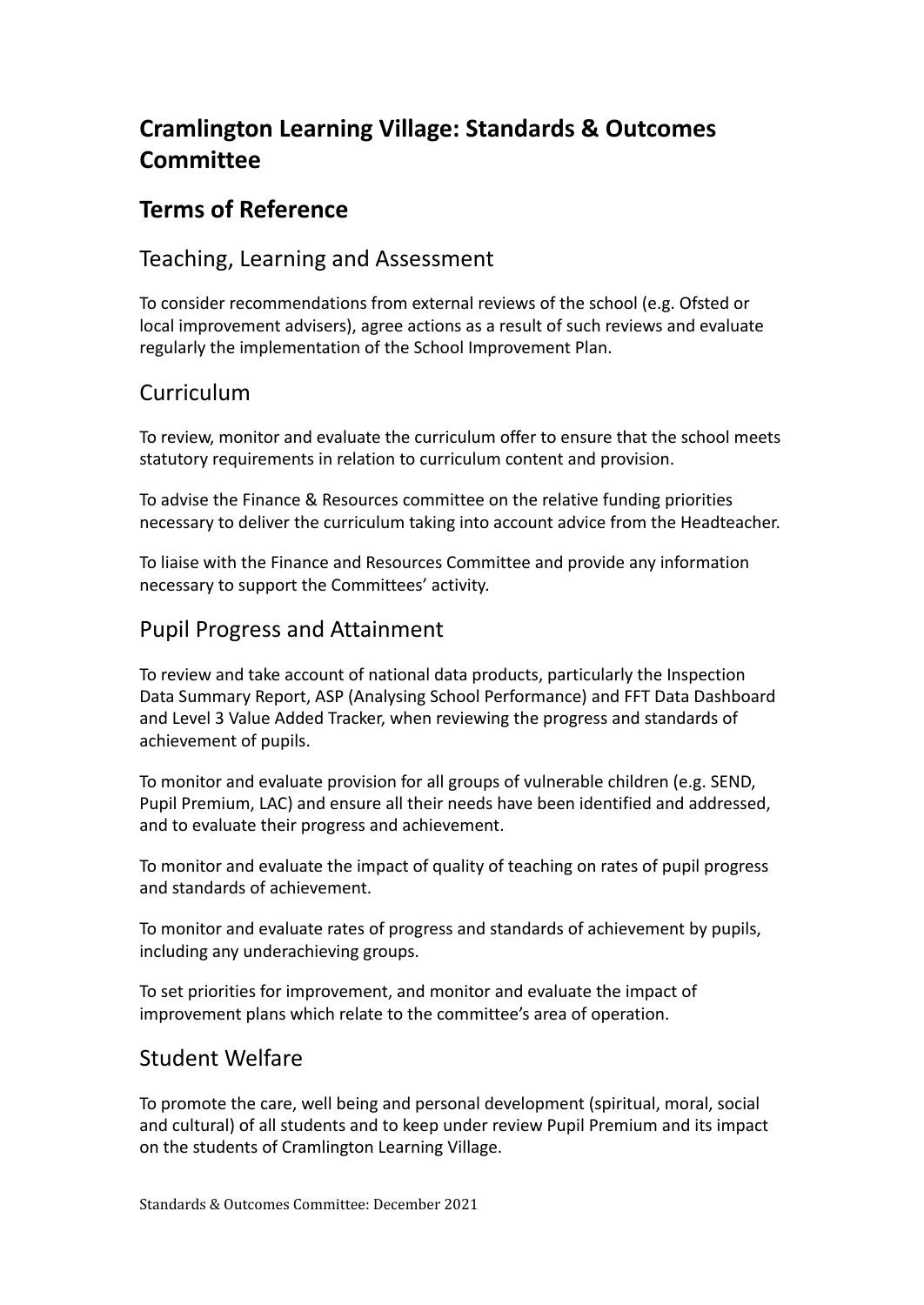To oversee the adoption of measures designed to encourage students to:

- Be healthy and to maintain healthy lifestyles
- Stay safe
- Eniov school
- Achieve personally challenging educational standards
- Develop stable and positive relationships
- Make a positive contribution to the school and wider community
- Develop the capacity to achieve economic well-being

To oversee matters relating to student attendance.

To oversee matters relating to student behaviour.

To oversee matters relating to safeguarding children.

To ensure that all children have equal opportunities.

To identify and celebrate pupil achievements.

To oversee arrangements for educational visits, including the appointment of a named co-ordinator.

#### SEND

To ensure that the requirements of children with special needs and disabilities are met, as laid out in the Code of Practice, and receive termly reports from SEND Portfolio Governors and an annual report from the SENDCO/Headteacher.

#### Performance Management

The Standards & Outcomes Committee will be responsible for the administration of the Pay Policy in relation to Teachers.

To establish and oversee the operation of the school's Appraisal Policy - including the arrangements and operation of the school's appraisal procedures for the Headteacher.

To ensure that the policies and procedures for teacher appraisal are clearly linked to the assessment of individual staff performance and to the decisions on individual staff pay progression.

To monitor the operation of the annual salaries review for teaching staff.

To monitor and evaluate the implementation and impact of performance management arrangements on the quality of teaching and learning across the school.